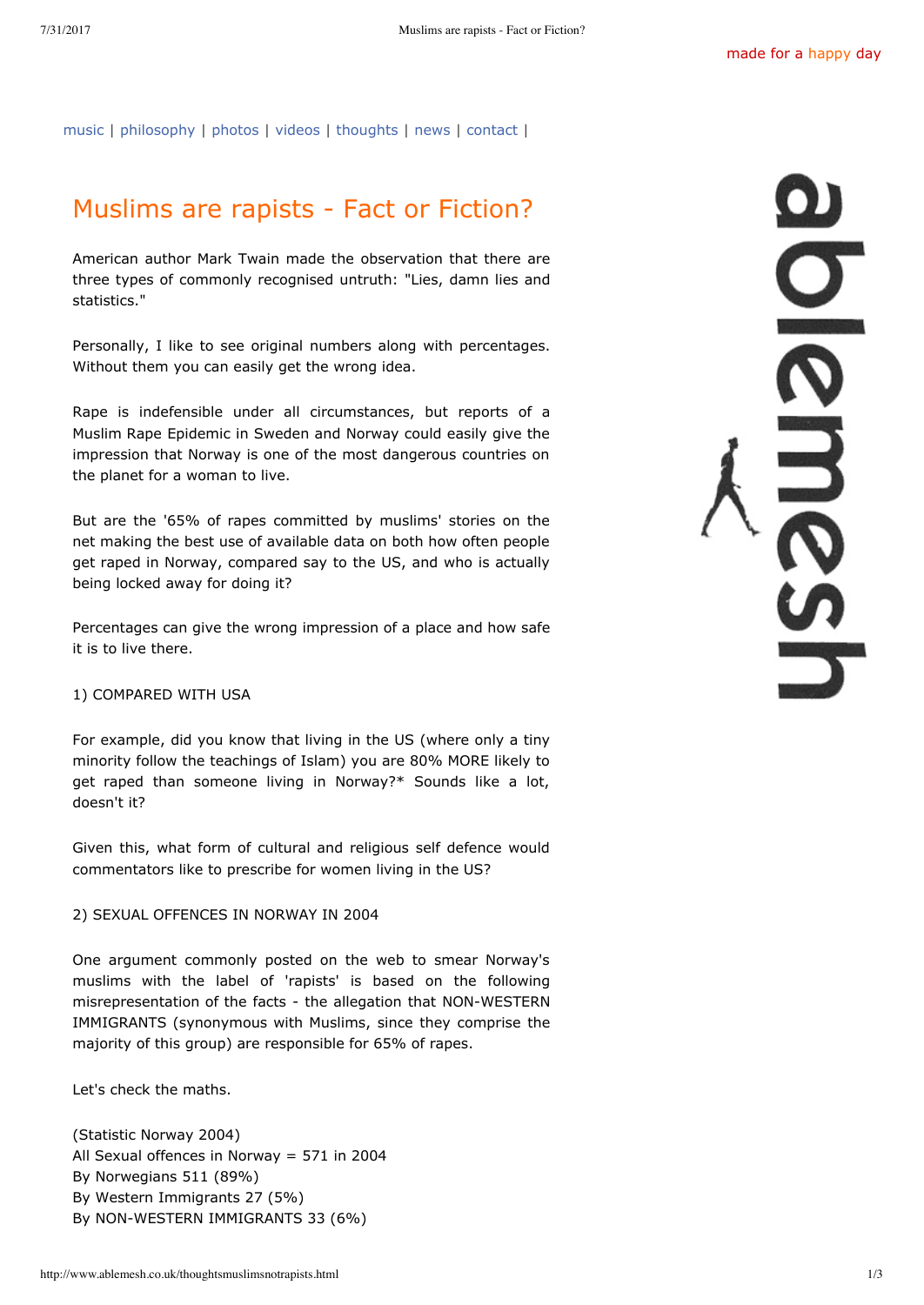Those who wish to smear muslims quote 65% of rapes. The official 2004 statistics indicate 6% of sexual offences by NON-WESTERN IMMIGRANTS... or 33 sex crimes in total across the whole country.

Does that sound like an epidemic?

When you find out the real [numbers,](http://www.ssb.no/english/subjects/03/05/a_krim_tab_en/tab/tab-2005-12-14-44-en.html) the lies, damn lies and distortion created by misquoted percentages becomes clear. What may have started its life, in fact, as an honest calculation of 6.5%, has been misread/ misprinted as 65% and grabbed as proof of a muslim rape epidemic by European anti-muslim propagandists. Its repetition ad nauseum across the net reinforces the perception that it must be accurate, when readily available government records prove it to be a classic example of 'lies, damn lies, and statistics'.

Moral of the story - When you are GIVEN PERCENTAGES, DEMAND TO SEE THE NUMBERS they were derived from. Nothing less will bring you closer to the truth...

## Muslims are NOT rapists

Ends | 27 Mar 2006 | The Leg

[Share](http://www.addthis.com/bookmark.php?v=250&username=xa-4c22425a192602b7)

\*Here are the sums:

(Statistics Norway 2005) Norway's population 4,631,799 798 reported rapes = 0.017% of all residents reported being raped

(FBI Uniform Crime Report 2003) US population 298,421,911 93,433 forcible rapes in 2003 = 0.031% of all residents reported being raped

The US percentage of residents reporting rape looks significantly bigger to me than the Norway percentage... nearly double, the ratio is US's 31 to Norway's 17. In fact 31 as a digit is 80% bigger than 17.  $(17 \times 1.8 = 30.6)$ 

Might I not therefore, resonably deduce from this that a US resident is 80% more likely to be a victim of rape than a Norwegian resident?

my sources: Norway data: http://www.ssb.no/english/subjects/02/01/10/ http://www.ssb.no/english/subjects/03/05/lovbrudda\_en/

[post a comment](http://www.blogger.com/comment.g?blogID=33532451&postID=115689567666333071) | [back to top](#page-0-0) | [thoughts](http://www.ablemesh.co.uk/thoughts.html)